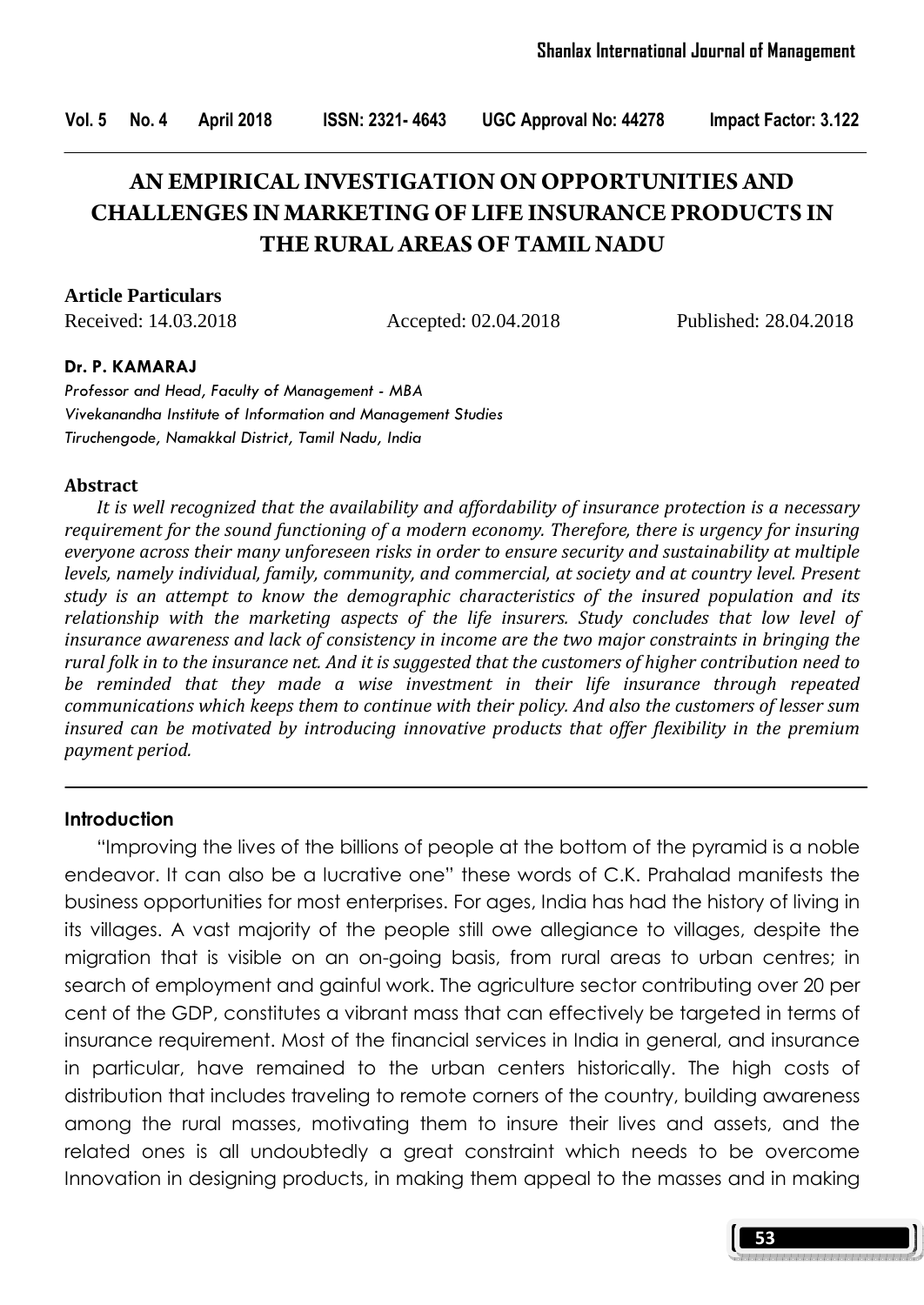the masses to realize the need for insurance are the needs of the hour; although it is not as easy as it sounds. Importantly, conveying the message in a language which the downtrodden understands easily will be more effective.

#### The Present Rural Environment

 Around 70 per cent of India live in rural areas but have no access or have negligible access to insurance. Due to wide geographical disparity and high distribution costs, insurers have been cautious of venturing into this territory. Such of those individuals who have made the rural areas their permanent abode depend mainly on agriculture or allied activities, village handicrafts and other professions that historically have been handed down, based mostly on social divisions. Barring the rich landlords, the people who have made agriculture as their prime occupation have to face several hardships, owing to faulty rainfalls, crop failures, droughts and other natural calamities. Rural India is undergoing rapid transformation and the various markets are awakening to the realization of the potential that exists in the rural and semi-urban areas.

#### Review of Literature

 Mishra (1987) studied the marketing strategies of LIC with the objective of enabling the LIC to act as a trustee of insured public, meeting the needs and services arising in social environment, to promote a sense of participation of employees and agents to discharge their duties and to maximize the mobilization of people's savings and spread life insurance in rural areas with adequate financial cost. The study concluded that the occupational pattern of the population has significant influence over the insurance market. Malliga, (2000) in her study examined the association between socioeconomic status and personality traits of the agents in Tirunelveli, Tuticorin and Kanyakuarmi districts. The result indicated that there is a significant correlation between marketing strategies and the personality traits of the agents. Dilip Roy and Saikat Banerjee (2003) focused on the competitive dimensions of life insurance companies during the early period of privatization. Banumathy and Karunanithyis (2005) compared the pension schemes offered by the LIC with the other insurance companies. LIC remained to be superior brand because within two years, it offered a surrender value of 90 per cent. This facility was not available in the pension plans of other insurance companies. J. Rajesh Jampaa and Venkateswaa Rao (2005) made an attempt to examine the sales promotional measures of LIC. It was studied that sales promotional measures of LIC were effective to the businesses carried under salary savings scheme as well as increased club membership. Ravi Kumar Sharma (2005) made a research with the objective of finding out the level of awareness about life insurance among the urban and rural population. It was a comparative research which assessed the effectiveness of different advertising and promotional measures being adopted by the insurance companies. Suresh (2006) through his research found

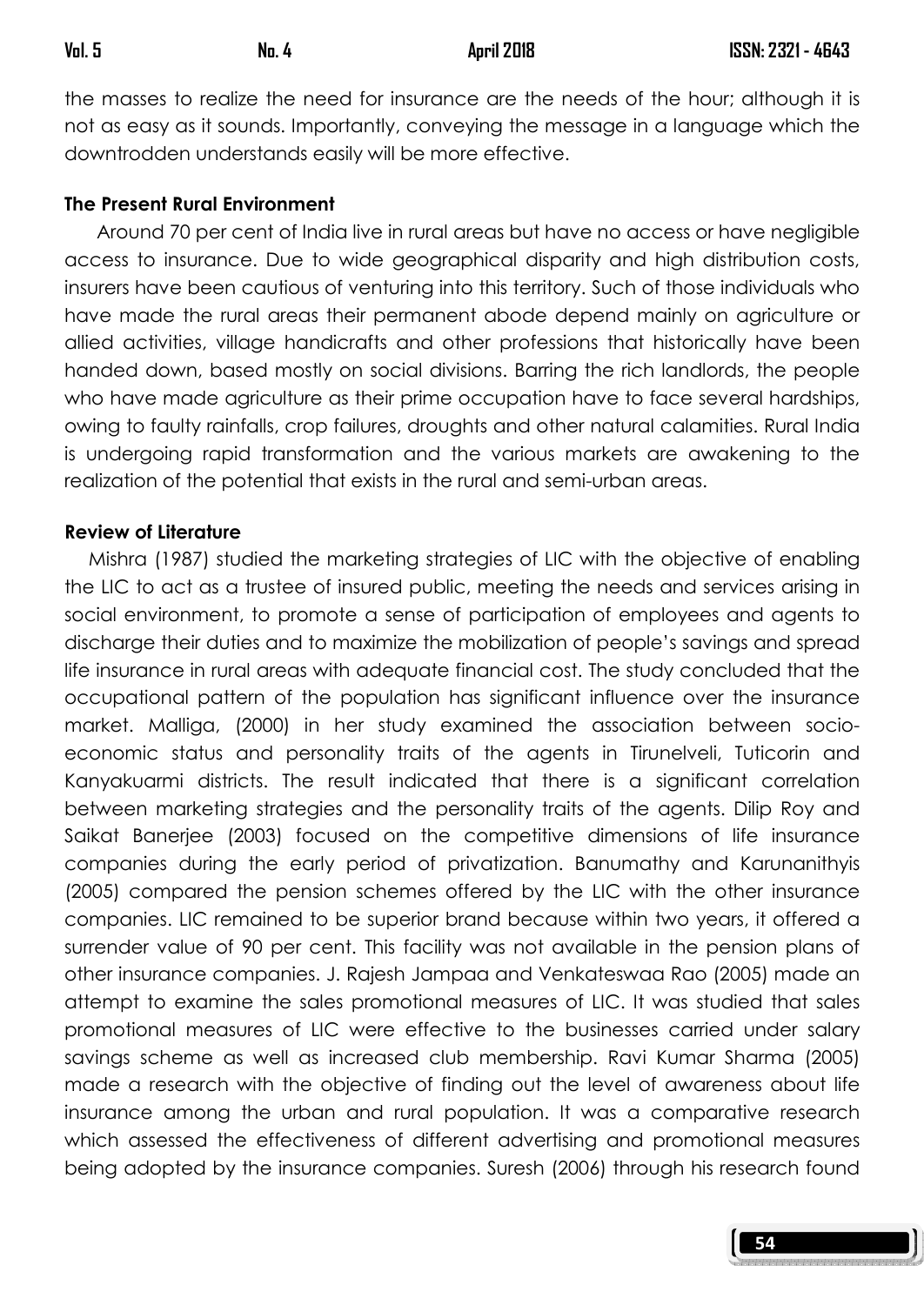that branding of financial services is a big challenge. That too in long-term contracts (business) like life insurance, it was very difficult to gain brand equity at the initial stages of business. Mohan kumar T.P. and Shivaraj B. (2008), expanded the marketing mix for the rural marketing. Reddy C.R. and Vidyasagar Reddy G. (2008) highlighted the importance of focus on customer relationship management, diversification and adoption of new technologies in making the schemes of Life Insurance become more marketable for the development of human asset. Vara Prasad V.V. and Murali Krishna D (2009) studied the important elements in the marketing of Life Insurance products. Timira Shukla (2009) stressed the need of increasing the customer awareness and trailed products to meet their changing demands. Raju G. and Mohan S. (2011) through factor analysis they revealed that by adopting accessible communication and explicable realization have improved consumers' awareness pertaining to life insurance product.

#### Research Methodology

 The primary objective of this research is to identify the motivating variables among the rural customers in purchase of life insurance products and its effective use in stimulating the favorable behavioral pattern of life insurance customers. Therefore, the research draws methodology that is suitable for theoretically driven empirical research. Research studies in the field of customer behavior need to be carried out at regular intervals in order to identify the changes in the preferences among the customers. These changes are mostly required because of the changes in their life style and stage of their life cycle.

 Such studies enable the business enterprises to take measures proactively and help to retain the existing customers over a long period of time. In the present research, an attempt has been made to study the behavioural pattern of rural customers in order to motivate them to make better contributions towards life insurance policies.

# Statement of the Problem

 Indian Insurance Industry has been privatized with the objective of increasing the penetration level in the country. Particularly, the rural India is still uninsured as well as under insured, after a decade of privatization. The LIC of India is having a strong distribution network in rural India than the private insurance companies. The attitude of private life insurance companies is facilitating for getting a huge sum of premium from all their prospects. This may not be possible from the rural prospects. Also, the private insurance companies are struggling to instill trust in the minds of the rural customers. Even the age old LIC of India is in need of attractive products to win the hearts of the customers especially in the rural areas. At this juncture, there is an immense need for understanding the buyers' attitude towards life insurance products in rural areas. To increase the penetration level, the present study examines how individuals make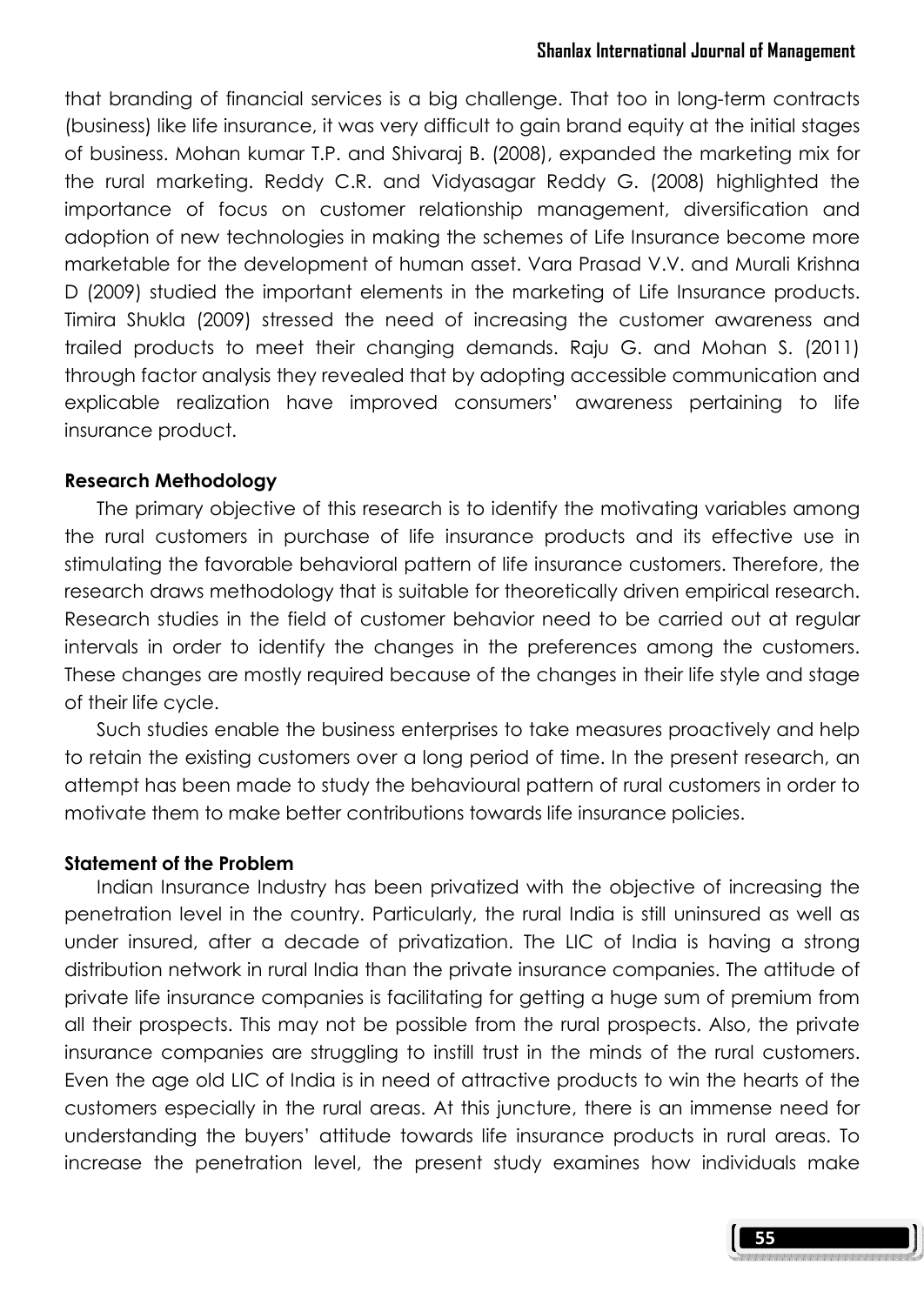decisions in spending their time, money and effort in buying life insurance products. This raises a series of questions that need to be answered. Are the rural-folk properly informed of life insurance products? Does the industry understand the mindset of the rural Indian customers and offer insurance products accordingly? How to position the insurance in the minds of rural customers? How can the marketing strategies be improved to promote the insurance business? These are all but a few questions which need to be answered in an in-depth manner hence, the present study.

#### Objectives of the Study

- 1. To study the socio-economic profile of the insured population in the rural areas of Tamil Nadu.
- 2. To identify the relationship between the factors influencing to buy insurance products and the demographic characteristics of the insured respondents.
- 3. To study the influence of occupation of the rural residents in buying insurance products.
- 4. To suggest measures to improve the penetration of in life insurance business in the rural areas.

#### Research Design

The present research is a blend of both empirical and analytical research designs that addresses the research objectives and hypothesis formulated towards the factors that are influencing the purchase of life insurance policies. Also, the research investigates the impact of socio-economic variables on customer behavior towards the services of public and private sector life insurance companies in the rural areas of Tamil Nadu. In this research study descriptive interview schedule was administered to collect the data from the insured respondents and to test the hypothesis formulated in this study. The behavioural pattern of the customers was traced by observing the relationship between the socio-economic characteristics and the preferences towards life insurance policies. The research study has selected the rural customers of both private and public sector life insurance companies. Cluster random technique has been used to select the respondents from the rural segments. The villages come under each taluk were randomly selected for the consideration of selecting the sample respondents. Thereby the equal probability was ensured to all the life insurance policy holders, for the inclusion as sample in the present study.

# Pilot Study

A pilot study was carried out with a minimum of 250 sample respondents in order to test the reliability of the proposed research. The necessary corrective measures were incorporated in the interview schedule and methodology, based on the results of the pilot study. The research is carried out to study the behaviour of customers towards the life insurance products in the rural areas. In order to identify the level of influence that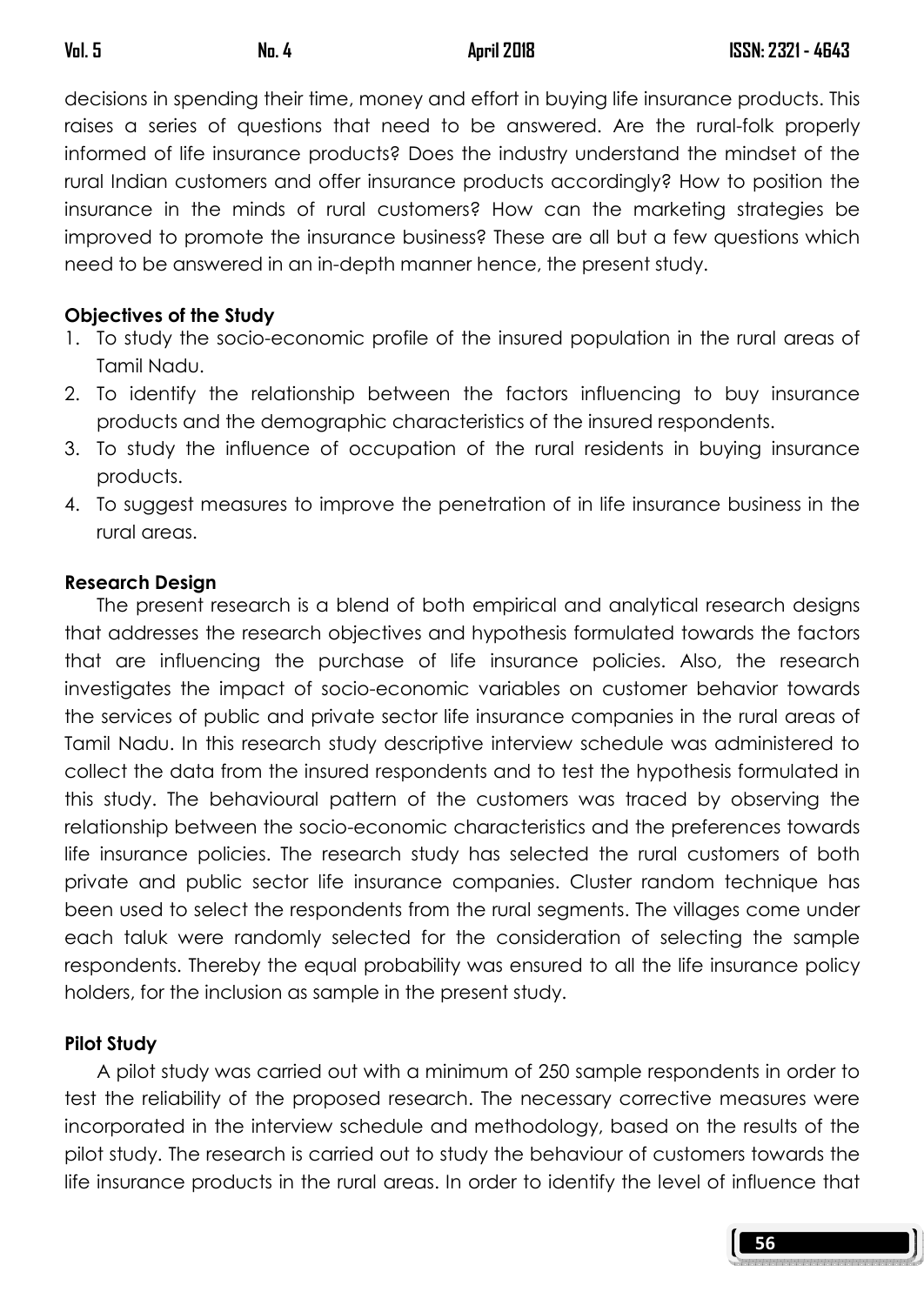an individual gained through various factors are studied with the help of Likert's five point scale. The reliability statistics of both the scale is shown below.

# Determining the Sample Size

The study is an empirical cum analytical one and done through the data gathered from the field survey method. The total number of respondents for public and private sector life insurers was estimated scientifically by using the following formula

 $n = Z^2 \cdot q/d^2$  [for an undisclosed large population size] Where,

n = the desired sample size

 Z = the standard normal variate at a required level of confidence (standard normal deviate)

 P = the proportion in the target population estimated to have characteristics being measured

 $q = 1 - P$ 

d = the level of statistical significance set.

 As there is no estimate available, the proportion in the target population assumed to have the characteristics of interest 50 per cent is used. The result showed 384 respondents each for public sector and private sector life insurance companies, which also included 10 per cent non-responses. So it is estimated to 700 respondents for the present study after excluding 10 per cent non-responses from each sector. The total 700 respondents were divided for the public sector and private sector life insurance companies on the same proposition of the new business secured by these two sectors.

# Method of Analysis

The data were analysed by using relevant statistical techniques including descriptive statistics, ANOVA, and Post-hoc tests. Statistical Package for Social Sciences (SPSS) was used for analyzing the data to arrive at meaningful inferences.

# Findings

# Socio-Economic Characteristics of the Insured Respondents and their Life Insurance Purchase Behavior

 The following table shows the impact of socio-economic characteristics of the insured respondents on their perception about life insurance, level of awareness, type of life insurance policies preferred, mode of purchase, and decision making process. The chi-square analysis shows the relationship between the socio-economic characteristics and the dependent variables like perception about life insurance, type of policies preferred, mode of purchase, and the like.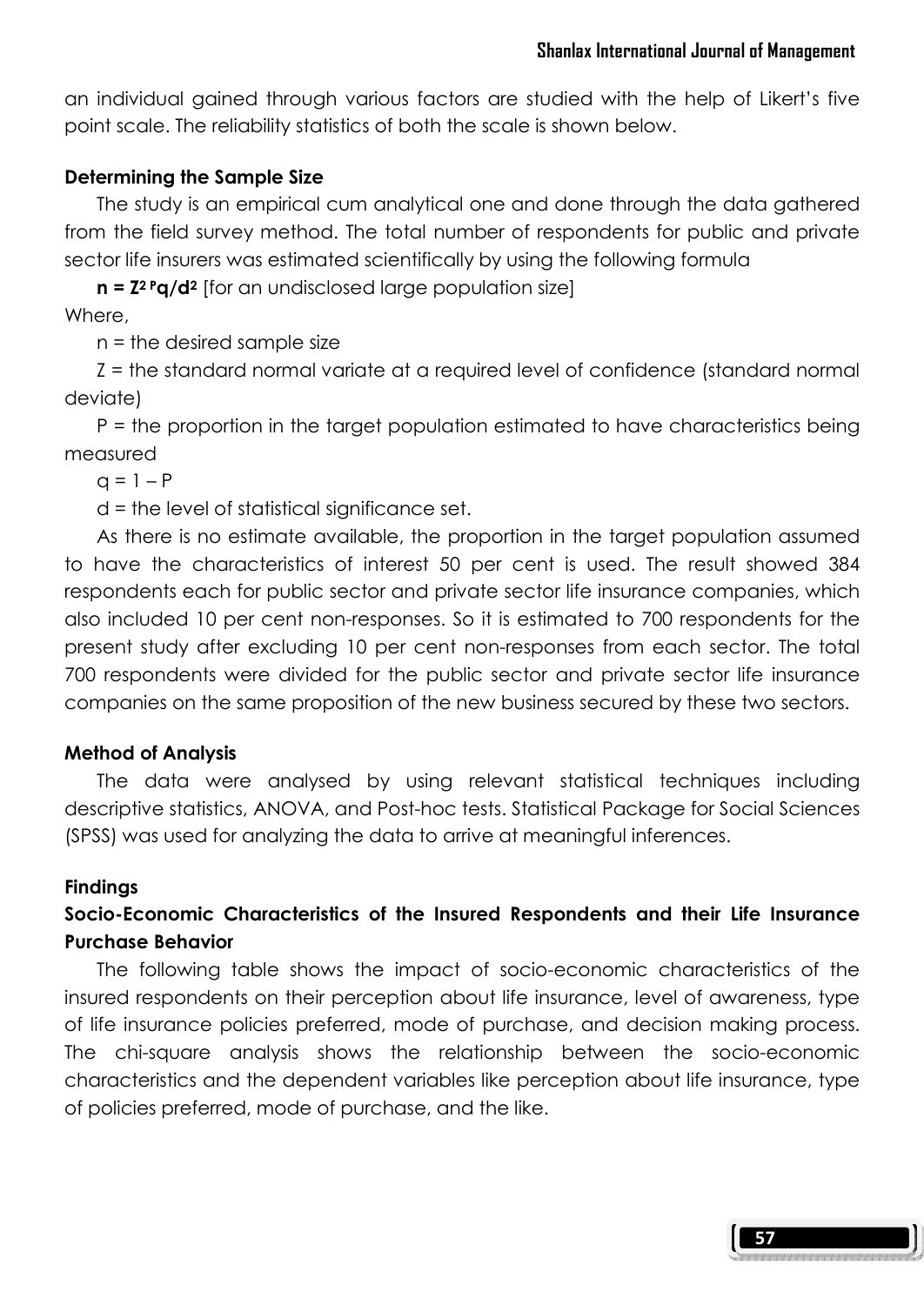| <b>INNIC I</b>                         |                           |                                    |                           |                          |                                             |                           |                                      |                 |
|----------------------------------------|---------------------------|------------------------------------|---------------------------|--------------------------|---------------------------------------------|---------------------------|--------------------------------------|-----------------|
| Awareness /<br><b>Personal factors</b> |                           | To take<br>care of<br>my<br>family | As an<br>investment       | For<br>saving            | For<br>getting<br>health cover<br>and house | Tax<br><b>benefits</b>    | For<br>retirement<br><b>benefits</b> | Total           |
|                                        | Male                      | 186<br>(26.57)                     | 98<br>(14.00)             | 93<br>13.29              | 12<br>(1.71)                                | 22<br>(3.14)              | 31<br>(4.43)                         | 442<br>63.14    |
| Gender                                 | Female                    | 83<br>(11.86)                      | 26<br>(3.71)              | 85<br>12.14)             | 0<br>(0.00)                                 | 64<br>(9.14)              | $\Omega$<br>(0.00)                   | 258<br>36.86)   |
|                                        | Total                     | 269<br>(38.43)                     | 124<br>(17.71)            | 178<br>(25.43)           | 12<br>(1.71)                                | 86<br>(12.29)             | 31<br>(4.43)                         | 700<br>(100.00) |
|                                        | below 18                  | 5<br>(0.71)                        | 10<br>(1.43)              | $\overline{0}$<br>(0.00) | $\overline{0}$<br>(0.00)                    | $\overline{0}$<br>(0.00)  | $\overline{0}$<br>(0.00)             | 15<br>(2.14)    |
|                                        | $19 - 35$                 | 96<br>(13.71)                      | 99<br>(14.14)             | 44<br>(6.29)             | 12<br>(1.72)                                | 21<br>(3.00)              | 10<br>(1.43)                         | 282<br>(40.29)  |
| Age                                    | 36-50                     | 148<br>(21.14)                     | 15<br>(2.14)              | 125<br>(17.86)           | $\Omega$<br>(0.00)                          | 32<br>(4.57)              | 21<br>(3.00)                         | 341<br>(48.71)  |
|                                        | above<br>50               | 20<br>(2.86)                       | $\Omega$<br>(0.00)        | 9<br>(1.29)              | $\Omega$<br>(0.00)                          | 33<br>(4.71)              | $\Omega$<br>(0.00)                   | 62<br>(8.86)    |
|                                        | Total                     | 269<br>(38.43)                     | 124<br>(17.71)            | 178<br>(25.43)           | 12<br>(1.72)                                | 86<br>(12.29)             | 31<br>(4.43)                         | 700<br>(100.00) |
|                                        | member                    | 96<br>(13.71)                      | 62<br>(8.86)              | 63<br>(9.00)             | $\overline{12}$<br>(1.72)                   | $\overline{55}$<br>(7.86) | $\Omega$<br>(0.00)                   | 288<br>(41.14)  |
| Earning                                | $\overline{2}$<br>members | 163<br>(23.29)                     | 62<br>(8.86)              | 115<br>(16.43)           | $\Omega$<br>(0.00)                          | 31<br>(4.43)              | 31<br>(4.43)                         | 402<br>(57.43)  |
| member                                 | $\overline{3}$<br>members | 10<br>(1.43)                       | $\Omega$<br>(0.00)        | $\Omega$<br>(0.00)       | $\Omega$<br>(0.00)                          | $\Omega$<br>(0.00)        | $\Omega$<br>(0.00)                   | 10<br>(1.43)    |
|                                        | Total                     | 269<br>(38.43)                     | 124<br>(17.71)            | (25.43)                  | 12<br>(1.72)                                | 86<br>(12.29)             | 31<br>(4.43)                         | 700<br>(100.00) |
|                                        | up to 2<br>members        | 21<br>(3.00)                       | $\overline{5}$<br>(0.71)  | 31<br>(4.43)             | $\overline{12}$<br>(1.72)                   | 10<br>(1.43)              | $\Omega$<br>(0.00)                   | 79<br>(11.29)   |
|                                        | 3<br>members              | 84<br>12.00)                       | 33<br>(4.71)              | 57<br>(8.14)             | $\overline{0}$<br>(0.00)                    | $\Omega$<br>(0.00)        | $\Omega$<br>(0.00)                   | 174<br>(24.86)  |
| Family<br>size                         | $\overline{4}$<br>members | 128<br>18.29                       | $\overline{57}$<br>(8.14) | 67<br>(9.57)             | $\overline{0}$<br>(0.00)                    | 76<br>(10.86)             | 21<br>(3.00)                         | 349<br>(49.86)  |
|                                        | above 5<br>members        | 36<br>(5.14)                       | 29<br>(4.14)              | 11<br>(1.57)             | $\mathbf 0$<br>(0.00)                       | $\Omega$<br>(0.00)        | 10<br>(1.43)                         | 86<br>(12.29)   |
|                                        | Total                     | 269<br>(38.43)                     | 124<br>(17.71)            | 178<br>(25.43)           | 12<br>(1.72)                                | 86<br>(12.29)             | 31<br>(4.43)                         | 700<br>(100.00) |

#### Table 1

# Source: Primary Data

Figures in parenthesis are percentages to column total.

Chi-square value between gender and perception of the respondents is 1.039, which is significant at 0.001 level.

 Chi-square value between Age and perception of the respondents is 2.703, which is significant at 0.001 level.

 Chi-square value between earning members and perception of the respondents is 82.276, which is significant at 0.001 level.

 Chi-square value between family size and perception of the respondents is 2.570, which is significant at 0.001 level.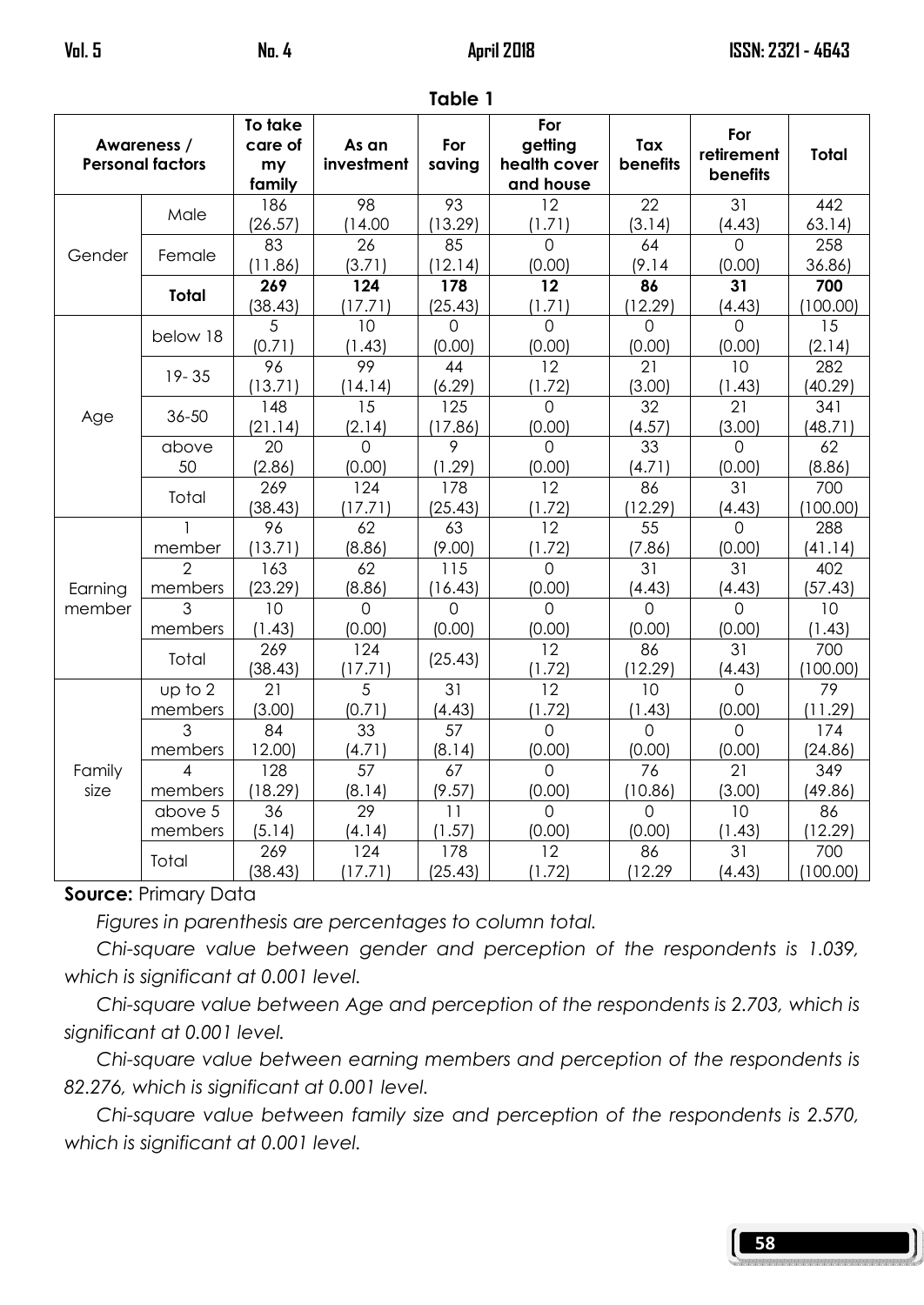#### Shanlax International Journal of Management

It is observed from the above table that 26.57 per cent male opined that they obtained life insurance policies to take care of their families. The female policy holders took life insurance mainly for saving purpose. Among the age group of 36-50 years, 21.14 per cent policy holders perceived life insurance as a measure to take care of their family. And 23.29 per cent of the life insurance policy holders from 2 earning member families perceived life insurance as a tool to take care of their families and followed by 16.43 per cent treated it as a saving instrument. It is observed that 4.43 per cent of the policy holders of two member-families perceived insurance as a saving measure and 3 per cent considered insurance as care taking mechanism of their family.

| Table 2                            |              |                                 |                     |                |                                |                            |                                                  |                 |
|------------------------------------|--------------|---------------------------------|---------------------|----------------|--------------------------------|----------------------------|--------------------------------------------------|-----------------|
| Awareness<br>/ Personal<br>factors |              | care of my<br>To take<br>family | investment<br>As an | For saving     | cover and<br>getting<br>health | Tax benefits               | retirement<br>benefits<br>$\overline{\tilde{Q}}$ | Total           |
|                                    | Individual   | 242<br>(34.57)                  | 96<br>(13.71)       | 132<br>(18.86) | 12<br>(1.72)                   | $\overline{75}$<br>(10.71) | 11<br>(1.57)                                     | 568<br>(81.14)  |
| Family type                        | joint family | 27<br>(3.86)                    | 28<br>(4.00)        | 46<br>(6.57)   | $\overline{O}$<br>(0.00)       | 11<br>(1.57)               | 20<br>(2.86)                                     | 132<br>(18.86)  |
|                                    | Total        | 269<br>(38.43)                  | 124<br>(17.71)      | 178<br>(25.43) | 12<br>(1.72)                   | 86<br>(12.29)              | 31<br>(4.43)                                     | 700<br>(100.00) |
|                                    | below        | $\overline{71}$                 | $\overline{O}$      | 30             | $\overline{O}$                 | $\overline{11}$            | $\overline{10}$                                  | 122             |
|                                    | 72000        | (10.14)                         | (0.00)              | (4.29)         | (0.00)                         | (1.57)                     | (1.43)                                           | (17.43)         |
|                                    | 72000 -      | 15                              | 39                  | 15             | $\Omega$                       | $\Omega$                   | $\Omega$                                         | 69              |
|                                    | 180000       | (2.14)                          | (5.57)              | (2.14)         | (0.00)                         | (0.00)                     | (0.00)                                           | (9.86)          |
| Income                             | 180000 -     | 17                              | 51                  | 12             | $\overline{0}$                 | $\overline{O}$             | $\Omega$                                         | 80              |
|                                    | 500000       | (2.43)                          | (7.29)              | (1.71)         | (0.00)                         | (0.00)                     | (0.00)                                           | (11.43)         |
| (per                               | above        | $\overline{O}$                  | $\overline{9}$      | $\mathbf 0$    | 8                              | $\overline{O}$             | $\mathbf 0$                                      | 17              |
| month)                             | 500000       | (0.00)                          | (1.29)              | (0.00)         | (1.14)                         | (0.00)                     | (0.00)                                           | (2.43)          |
|                                    | Nil          | 166<br>(23.71)                  | 25<br>(3.57)        | 121<br>(17.29) | 4<br>(0.57)                    | 75<br>(10.71)              | 21<br>(3.00)                                     | 412<br>(58.86)  |
|                                    | Total        | 269<br>(38.43)                  | 124<br>(17.71)      | 178<br>(25.43) | 12<br>(1.72)                   | 86<br>(12.29)              | 31<br>(4.43)                                     | 700<br>(100.00) |
| Income                             | below        | 108                             | 13                  | 58             | $\overline{4}$                 | $\Omega$                   | 12                                               | 195             |
| secondary                          | 72000        | (15.43)                         | (1.86)              | (8.29)         | (0.57)                         | (0.00)                     | (1.71)                                           | (27.86)         |
| sources                            | 72000 -      | 44                              | $\overline{0}$      | 43             | $\overline{0}$                 | 55                         | 10                                               | 152             |
|                                    | 180000       | (6.29)                          | (0.00)              | (6.14)         | (0.00)                         | (7.86)                     | (1.43)                                           | (21.71)         |
|                                    | 180001 -     | 74                              | 33                  | 50             | 8                              | $\overline{O}$             | $\overline{3}$                                   | 168             |
|                                    | 500000       | (10.57)                         | (4.71)              | (7.14)         | (1.14)                         | (0.00)                     | (0.43)                                           | (24.00)         |
|                                    | above        | 43                              | $\overline{78}$     | 27             | $\Omega$                       | 31                         | 6                                                | 185             |
|                                    | 500000       | (6.14)                          | (11.14)             | (3.86)         | (0.00)                         | (4.43)                     | (0.86)                                           | (26.43)         |
|                                    | Total        | 269<br>(38.43)                  | 124<br>(17.71)      | 178<br>(25.43) | 12<br>(1.71)                   | 86<br>(12.29)              | 31<br>(4.43)                                     | 700<br>(100.00) |

59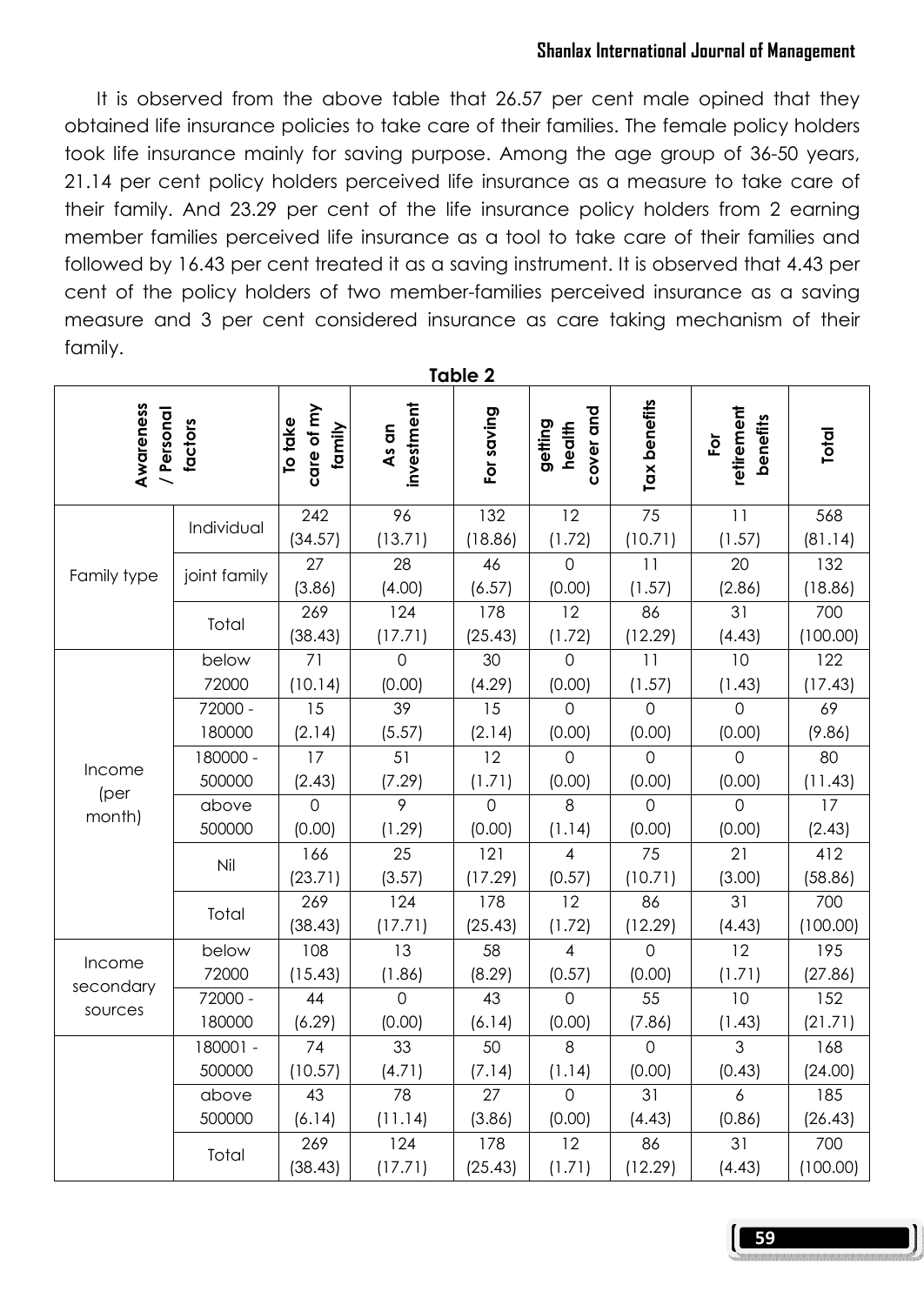60

|            | Govt.                                    | 59             | 16             | 85             | 0            | 86                 | $\Omega$           | 246             |
|------------|------------------------------------------|----------------|----------------|----------------|--------------|--------------------|--------------------|-----------------|
|            | employees                                | (8.43)         | (2.29)         | (12.14)        | (0.00)       | (12.29)            | (0.00)             | (35.14)         |
|            |                                          | 30             | 20             | 4              | 0            | $\Omega$           | 10                 | 64              |
|            | business                                 | (4.29)         | (2.86)         | (0.57)         | (0.00)       | (0.00)             | (1.43)             | (9.14)          |
|            |                                          | 29             | 26             | 14             | 4            | $\Omega$           | 11                 | 84              |
|            | agriculture                              | (4.14)         | (3.71)         | (2.00)         | (0.57)       | (0.00)             | (1.57)             | (12.00)         |
|            | agriculture                              | 40             | 5              | 27             | 4            | $\Omega$           | 10                 | 86              |
| Occupation | cooly                                    | (5.71)         | (0.71)         | (3.86)         | (0.57)       | (0.00)             | (1.43)             | (12.29)         |
|            | <b>Employees</b><br>of private<br>sector | 47<br>(6.71)   | 44<br>(6.29)   | 28<br>(4.00)   | 4<br>(0.57)  | $\Omega$<br>(0.00) | $\Omega$<br>(0.00) | 123<br>(17.57)  |
|            | non<br>agriculture<br>cooly              | 64<br>(9.14)   | 13<br>(1.86)   | 20<br>(2.86)   | 0<br>(0.00)  | $\Omega$<br>(0.00) | $\Omega$<br>(0.00) | 97<br>(13.86)   |
|            | Total                                    | 269<br>(38.43) | 124<br>(17.71) | 178<br>(25.43) | 12<br>(1.71) | 86<br>(12.29)      | 31<br>(4.43)       | 700<br>(100.00) |

#### Source: Primary Data

Figures in parenthesis are percentages to column total

Chi-square value between family type and perception of the respondents is 67.570, which is significant at 0.001 level.

Chi-square value between salary income and perception of the respondents is 5.153, which is significant at 0.001 level.

Chi-square value between income from secondary sources and perception of the respondents is 2.849, which is significant at 0.001 level.

Chi-square value between occupation and perception of the respondents is 3.6200, which is significant at 0.001 level.

 The above analysis shows that majority (34.57 per cent) of the policy holders from nuclear family responded that the life insurance is for protecting the families from risk involved in their lives. While observing classification of policy holders in terms of income and secondary sources of income high percentage (38.43) of them took policies to take care of their families and followed by 25.43 per cent perceived insurance as a savings instrument.

 It is also noted that the government employees treat insurance as a tax saving instrument with a maximum of 12.29 per cent. The occupants like farmers, agricultural coolies, employees of private organization perceived insurance as a risk protection tool. Among the various educational categories, illiterates with a maximum of 10.29 per cent perceived insurance as a family protection measure and post graduation and professionally qualified policy holders treat insurance as a tax saving tool. Among the married policy holders 30per cent responded that life insurance is a measure to protect their family members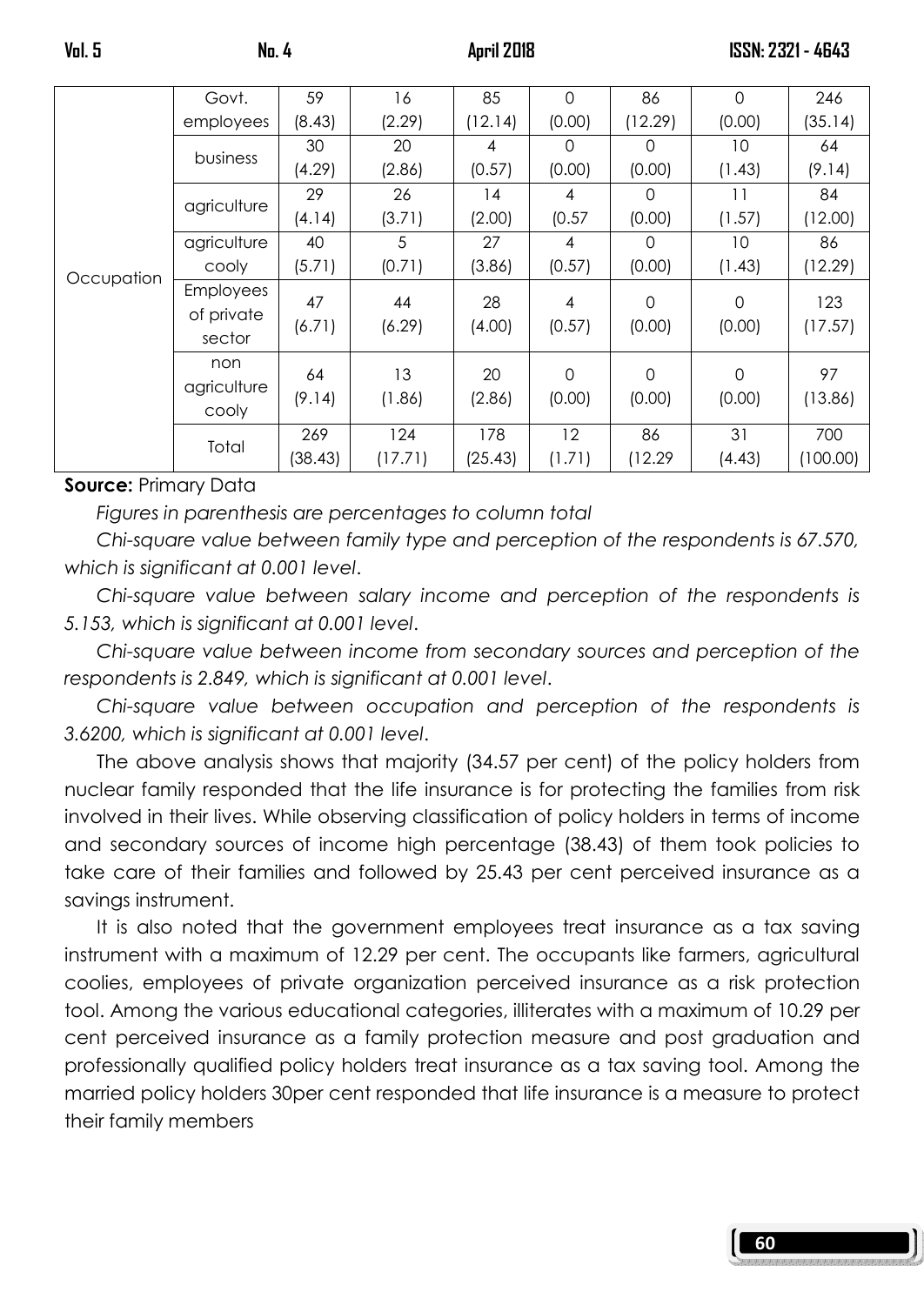#### Analysis of Variance Test

 The test was carried out to find the existance of significant difference between the respective demographic groups with that of factors influencing the purchase of life insurance products among the policy holders of public sector and private sector life insurance companies.

| <b>Study Variables</b>                                                            | Sum of<br><b>Squares</b> | df | Mean<br>Square | F      | Sig. |
|-----------------------------------------------------------------------------------|--------------------------|----|----------------|--------|------|
| Age and Realizing the need for life insurance                                     | 18.579                   | 3  | 6.193          | 3.674  | .012 |
| Age and getting Influenced through the marketing<br>initiatives                   | 36.115                   | 3  | 12.038         | 10.845 | .000 |
| Educational qualification and Awareness about life<br>insurance                   | 142.678                  | 4  | 35.669         | 24.310 | .000 |
| Educational qualification Vs Recognizing the need for<br>life insurance           | 38.216                   | 3  | 12.739         | 7.887  | .000 |
| Educational Qualification and getting Influenced<br>through marketing initiatvies | 98.484                   | 3  | 32.828         | 22.888 | .000 |
| Occupation and Attraction towards the features of<br>the life insurance policy    | 42.708                   | 3  | 14.236         | 9.685  | .000 |

 The result shows that the level of significance is less than 0.05 on all cases, hence the null hypothesis is rejected and concluded that there is a significant relationship between the study variables among the policy holders. The post hoc-bonferroni comparisons is used to determine the groups of significant difference among the policy holders of different occupations. The significant values from the original table are highlighted below.

| <b>Multiple Comparisons (Post Hoc - Bonferroni Tests)</b> |                             |                          |               |       |                            |              |  |  |
|-----------------------------------------------------------|-----------------------------|--------------------------|---------------|-------|----------------------------|--------------|--|--|
|                                                           |                             | Mean<br>Difference (I-J) | Std.<br>Error | Sig.  | 95% Confidence<br>Interval |              |  |  |
| Occupation                                                | Occupation                  |                          |               |       |                            |              |  |  |
| (1)                                                       | $(\mathsf{U})$              |                          |               |       | Lower                      | <b>Upper</b> |  |  |
|                                                           |                             |                          |               |       | <b>Bound</b>               | <b>Bound</b> |  |  |
|                                                           | Govt. Employees             | .47922                   | .21737        | .168  | $-0.0965$                  | 1.0549       |  |  |
|                                                           | Farmer                      | .45613                   | .22342        | .250  | $-1356$                    | 1.0478       |  |  |
| <b>Businessmen</b>                                        | <b>Agricultural Workers</b> | .33359                   | .21050        | .682  | $-2239$                    | .8911        |  |  |
|                                                           | Employees of private        | $-.40161$                | .15747        | .066  | $-0.8186$                  | .0154        |  |  |
|                                                           | sector organizations        |                          |               |       |                            |              |  |  |
|                                                           | Non-Agricultural workers    | $-0.37389$               | .14223        | .053  | $-7506$                    | .0028        |  |  |
|                                                           | Govt. Employees             | $-.51580$                | .19621        | .053  | $-1.0354$                  | .0038        |  |  |
|                                                           | <b>Businessmen</b>          | .40161                   | .15747        | .066  | $-.0154$                   | .8186        |  |  |
| Farmer                                                    | <b>Agricultural Workers</b> | .02772                   | .14967        | 1.000 | $-0.3687$                  | .4241        |  |  |
|                                                           | Employees of private        | $-11419$                 | .20167        | 1.000 | -.6483                     | .4199        |  |  |
|                                                           | sector organizations        |                          |               |       |                            |              |  |  |
|                                                           | Non-Agricultural workers    | .37389                   | .14223        | .053  | $-.0028$                   | .7506        |  |  |

#### Table 3 ANOVA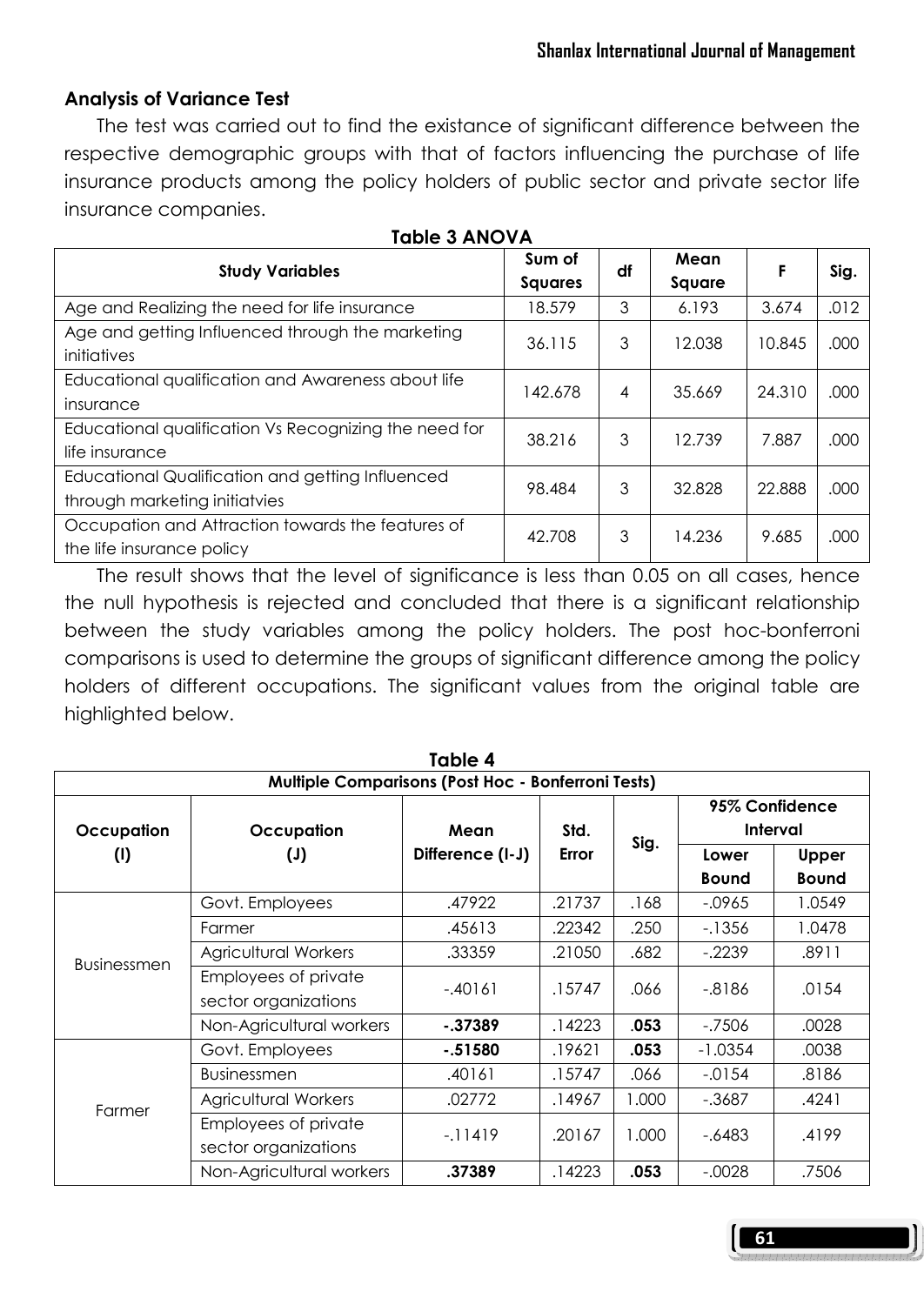|                | Govt. Employees          | $-02772$   | .14967 | 1.000 | $-.4241$  | .3687    |
|----------------|--------------------------|------------|--------|-------|-----------|----------|
|                | <b>Businessmen</b>       | $-14192$   | .19001 | 1.000 | $-.6451$  | .3613    |
| Agricultural   | Farmer                   | .51580     | .19621 | .053  | $-0.0038$ | 1.0354   |
| Workers        | Employees of private     | .11419     | .20167 | 1.000 | $-4199$   | .6483    |
|                | sector organizations     |            |        |       |           |          |
|                | Non-Agricultural workers | .14192     | .19001 | 1.000 | $-0.3613$ | .6451    |
|                | Govt. Employees          | $-.40864*$ | .12779 | .009  | $-.7471$  | $-.0702$ |
| Employees of   | <b>Businessmen</b>       | $-.38553*$ | .11543 | .005  | $-6912$   | $-0798$  |
| private sector | Farmer                   | .34207     | .15923 | .193  | $-0796$   | .7638    |
| organizations  | Agricultural Workers     | .40864*    | .12779 | .009  | .0702     | .7471    |
|                | Non-Agricultural workers | .02311     | .12146 | 1.000 | $-2986$   | .3448    |
|                | Govt. Employees          | .75071*    | .16366 | .000  | .3173     | 1.1841   |
| Non-           | <b>Businessmen</b>       | $.38553*$  | .11543 | .005  | .0798     | .6912    |
| Agricultural   | Farmer                   | $-02311$   | .12146 | 1.000 | $-.3448$  | .2986    |
| workers        | Agricultural Workers     | .72760*    | .15420 | .000  | .3192     | 1.1360   |
|                | Employees of private     | $-.34207$  | .15923 | .193  | $-7638$   | .0796    |
|                | sector organizations     |            |        |       |           |          |

Source: Compiled from the Primary Data

From the above multiple comparisons, it could be observed that there exists a significant difference between businessmen and non-agricultural workers. Also there exists a difference between farmers and government employees. The agricultural workers and the farmers significantly differed. Next significant difference is observed between employees of private sector organizations and agricultural workers. A significant difference is also observed between non-agricultural workers, government employees, businessmen and agricultural workers. The mirror image of the difference is noticed in the original table created by SPSS.

#### Managerial Implications

 The socio economic characteristics of the respondents were studied with the help of descriptive statistics like frequency table and percentage analysis. Variance analysis and multivariate analysis were employed to identify the significant socio-economic characteristics of the insured population in the study area. Personal factors which have significant differences between them have got identified specifically by using post-hoc Bonberroni test. Hence, it is suggested to target the groups which have significant relationship, by offering products that best suits the requirements of these segments.

 Further, the descriptive analysis shows the classification of the policy holders in terms of amount of sum insured. The groups which have higher amount of sum insured need to be retained by delivering the below identified quality services and those groups which have lesser sum insured have to be motivated to increase their contributions towards their life insurance policies. It is easy to convince the existing policy holders because of the understanding gained through the earlier communication with them. The descriptive analysis shows that the amount of sum insured by the female policy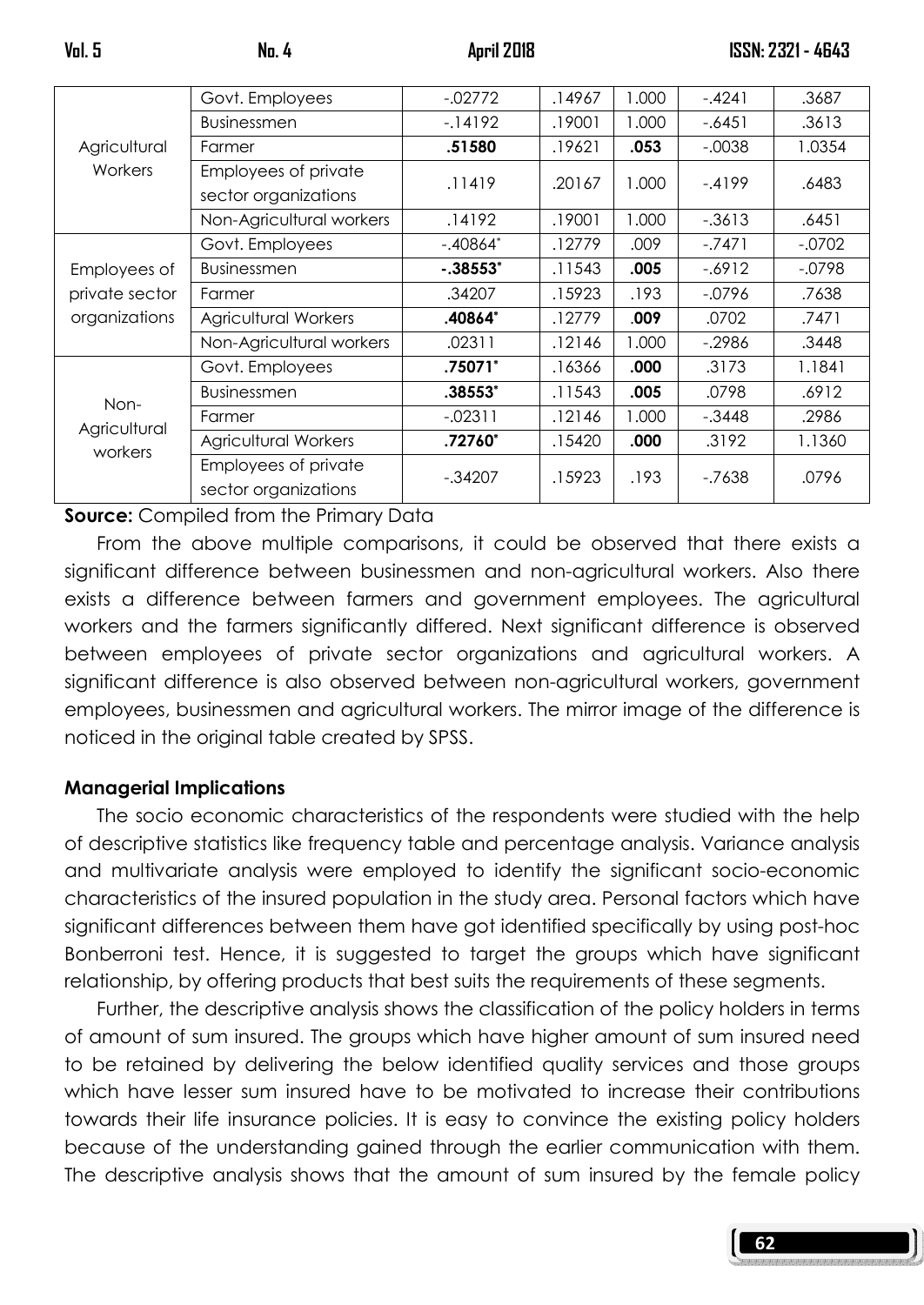holders was higher than the male. So that attracting the earning women of the rural segment by offering products that give returns at periodic intervals (Money back and the like) will enhance the level of business.

#### **Conclusion**

To conclude in a nutshell, customer services are such an important aspect of the insurance industry that can be achieved through proper understanding about the life insurance. In the light of the study, it is learned that lack of understanding about life insurance is the main cause for the poor penetration of life insurance in our country particularly in the rural areas. The companies are trying to promote the life insurance products with different flavors like savings, investment and tax planning. This yields short term gains which will not help to make the market more matured.

#### References

- 1. Geeta Sarin, (2010) Important Tool for Building Customer Relationship Data Mining in Insurance, Volume VIII, No. 1, IRDA Journal - Jan, pp.30-33.
- 2. Gopalakrishna.G. (2008) Conservation of Life Insurance Business, IRDA Journal August Volume VI, No. 8 pp. 28-30.
- 3. Koushik Majumdar, (2010) Setting the Priorities Right Public Disclosures and Business Analytics, Volume VIII, No.9, IRDA Journal - September, pp.31- 33.
- 4. Krishnamurthy, (2005) Insurance sector: Challenges of competition and future Scenario, VIKALPA, Vol.30, No.3, July – September, pp. 96-101.
- 5. Lehtinen, U., and Lehtinan, J.R., (1991). Two Approaches to service Quality Dimensions, The Service Industries Journal, Vol. 11, No. 3, pp. 287-303.
- 6. Marwah Sanjiv (2002), "Customer Churn", ICFAI Journal of Risk & Insurance, pp. 77-84.
- 7. Mony. S.V., (2005) New Initiatives in the Insurance sector opportunities and challenges, VIKALPA, Vol. 30, No. 3, July – September, pp.102-105.
- 8. Nagaraja Rao, K. (2010) Disaster Management through Insurance A National Priority, Volume VIII, No. 11, IRDA Journal - November, pp.22-25.
- 9. Parasuraman,A., Valarie A. Zeithaml, Leonard L Berry, (1985) "A conceptual model of service quality and its implications for future research", Journal of Marketing, Vol. 49, pp. 41-50.
- 10. Parasuraman.A., Valarie A, Zeithaml, Leonard L Berry, (1988) "SERVQUAL: A multiple – item scale for measuring consumer perceptions of service quality", Journal of Retailing, Spring, Vol. 64, No.1, pp. 12-36.
- 11. Mishra, M.N, (1987) "Appraisal of Marketing strategies of the LIC of India", Indian Journal of Marketing, vol. XVII, No.6, Feb. pp.25-31.
- 12. Malliga, (2000) "Marketing of LIC policies A study on agents of Tirunelveli District, "Indian Journal of Marketing, Vol. XXX, No.8-10, Oct. pp. 6-9.